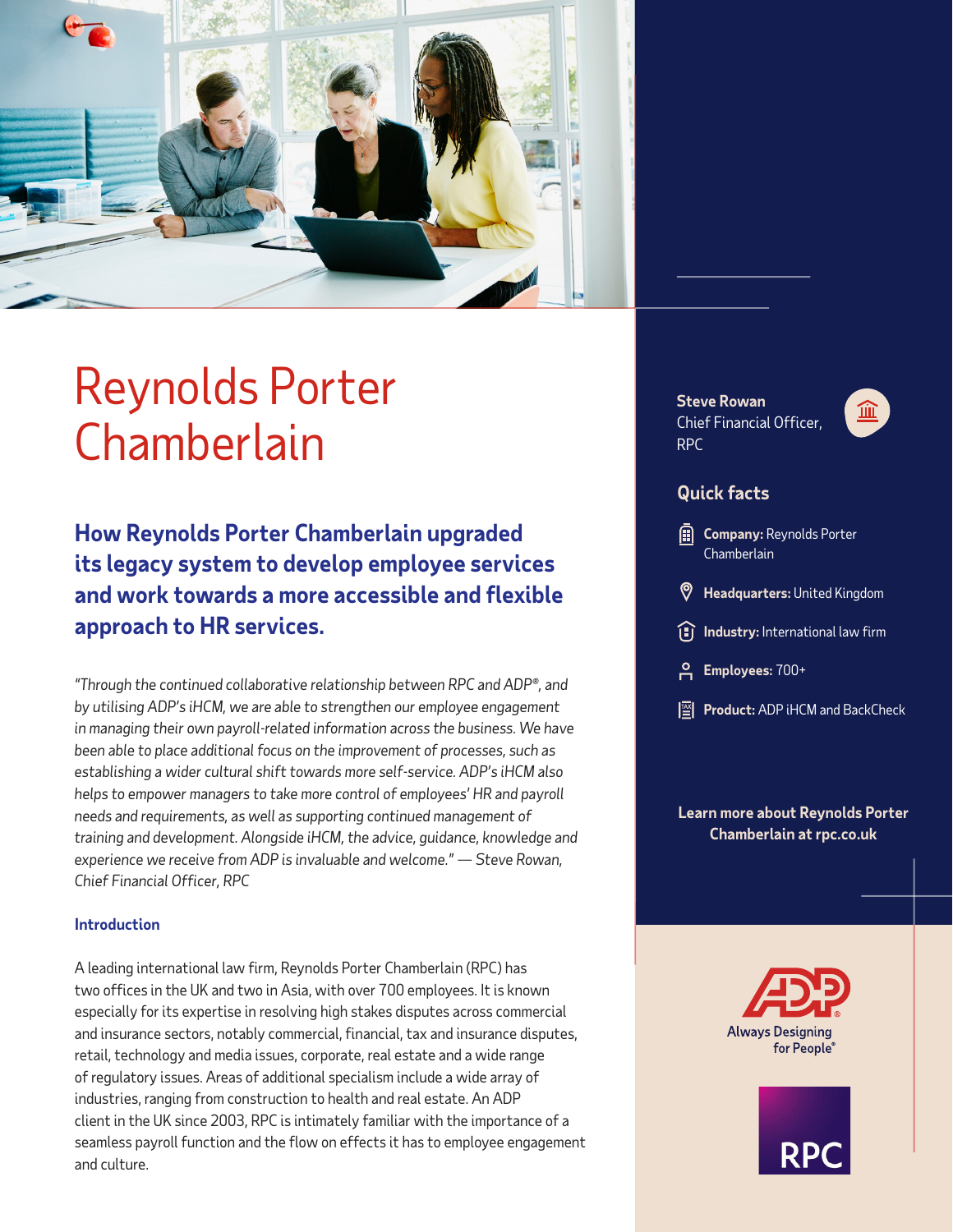#### **Take a new look at pay**

A faultless payroll system is a critical foundation block for every business and is part of the strategic objectives for businesses, particularly in times of constant change and adaptation. At RPC, the fact that payroll runs in the background and as a business-as-usual function is a testament to its success.

*"Payroll is strategic in the sense that if we muck it up, it's a serious issue — but I don't have to worry about payroll, I know it's a good system and we have a knowledgeable help desk. I have complete peace of mind that it works."*

#### **The challenges**

Having been with ADP for over fifteen years, RPC was comfortable using the legacy ADP freedom platform, but knew that when the time was right, it was ready to upgrade to a more modern solution to cater to their wider business needs. As such, RPC decided to upgrade to ADP's flagship iHCM integrated solution for payroll, as well as the employee background checking service BackCheck.

The upgrade was the result of an overwhelmingly positive experience with existing ADP solutions and customer service, combined with a desire to optimise the payroll delivery function through smarter and slicker processes. An upgrade to employee customer services was a key priority for RPC, enabling employees to access their payroll information easily and at their own convenience. In addition, upgrading to a cloud-based records system would provide a more resilient system from an IT perspective.

#### **The solution**

As RPC points out, *"iHCM offered the flexibility we needed and was powerful enough to meet our present and future requirements. ADP took the time to understand the RPC business model, enabling them to provide a tailored solution which has helped us to focus on our core business — a great example of a strong and flexible ongoing working relationship."*

By updating to iHCM, RPC was able to increase automation and employee satisfaction, and digitise a host of processes to free up valuable time. Five months of preparation and collaboration between the ADP and RPC teams culminated in a successful transfer to iHCM in March 2020, just before the pandemic struck in the UK.

Steve confirms that the implementation process was smooth and well supported, with any issues solved quickly and with attention to detail. As a result, a robust and fully digitised payroll system was in place just in time for the nationwide lockdown and systems remained largely unaffected.

iHCM offered the flexibility we needed and was powerful enough to meet our present and future requirements. ADP took the time to understand the RPC business model, enabling them to provide a tailored solution which has helped us to focus on our core business a great example of a strong and flexible ongoing working relationship.

**Steve Rowan** Chief Financial Officer, RPC